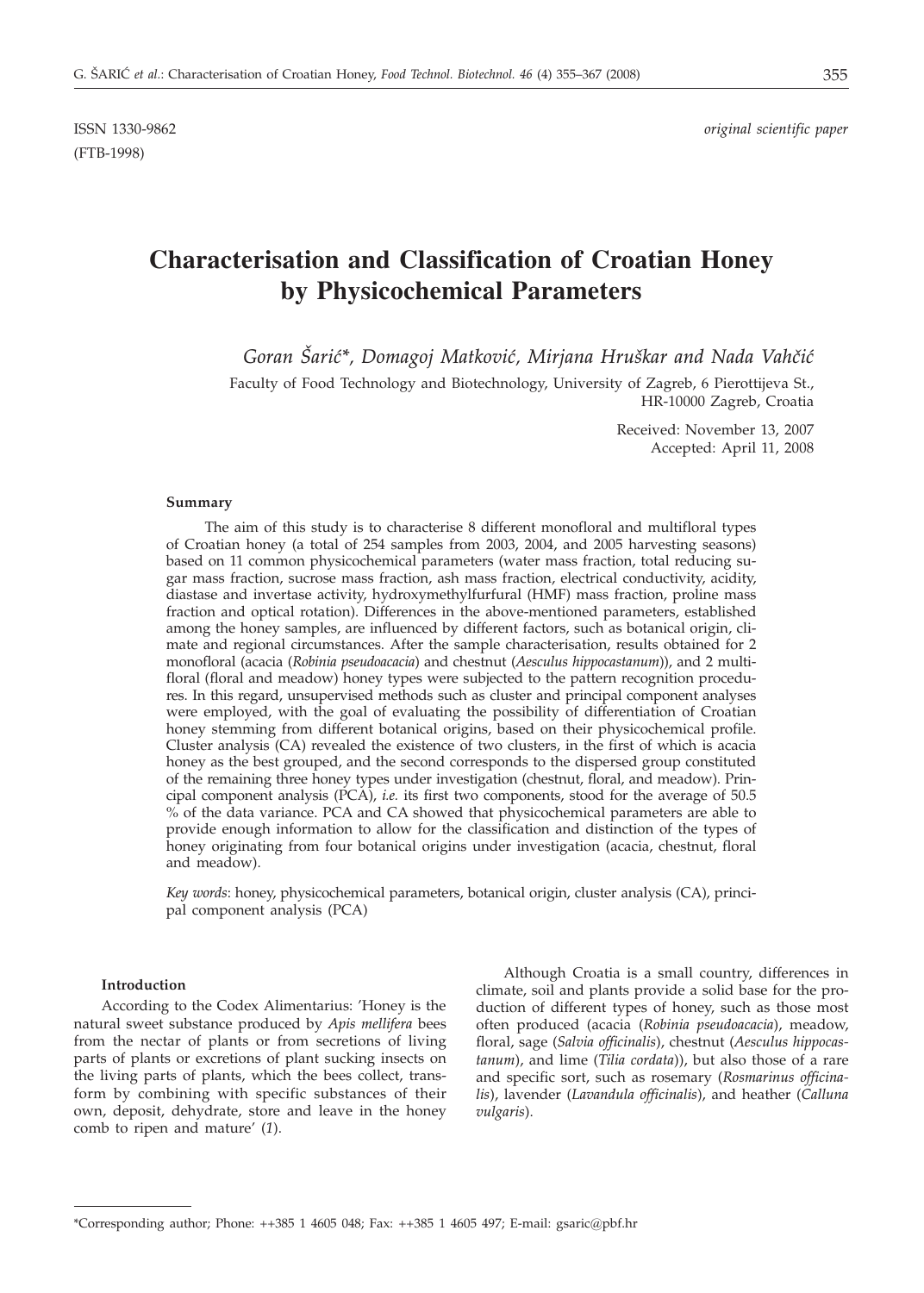Despite the long tradition of Croatian honey production, the issues of physical, chemical and sensory properties of Croatian honey have insofar been covered by only a few scientific papers (*2–5*), contrary to the large number of foreign publications dealing with these issues. Botanical origin is one of the most important properties of honey and has a great influence on its price, so that it has become very important to determine it accurately, for the benefit of both producers and consumers. Due to certain limitations of pollen analysis, which is the only method of determination of botanical origin of honey officially adopted until now, it is important to develop new methods that enable easier and more accurate determination of honey's botanical and geographical origin. In this research, pollen analysis and, in line with the aforementioned, also the classification of honey were performed by honey producers. There are a lot of studies where physicochemical parameters, sugar, flavonoids and mineral content have been utilised as a basis for such characterisation; however, dispersion and overlapping of some values obtained with samples stemming from different botanical origin sometimes reduce the efficiency of the studies in question. Recently, flame atomic absorption spectrometry (FAAS) and inductively coupled plasma-optical emission spectrometry (ICP-OES) analyses of the minority of honey components (Al, B, Ca, Cu, Mg, Mn, Ni, Zn), combined with electrolytic conductivities of 24 authentic Czech honey samples, have proven themselves as a useful tool for the differentiation between honeydew and nectar honeys (*6*).

In light of the foregoing, the aim and purpose of this study is to characterise each type of honey under research (acacia (*Robinia pseudoacacia, Fabaceae*), floral, sage (*Salvia officinalis, Lamiaceae*), chestnut (*Aesculus hippocastanum, Sapindaceae*), meadow, mountain meadow, citrus (mandarin, *i.e. Citrus reticulata*, *Rutaceae*), honeydew; altogether 254 samples collected during three harvesting seasons)) based on various physicochemical parameters (water mass fraction, total reducing sugar mass fraction, sucrose mass fraction, ash mass fraction, electrical conductivity, acidity, diastase and invertase activity, hydroxymethylfurfural (HMF) mass fraction, proline mass fraction, and optical rotation) and to find out whether these parameters are able to provide enough information to allow for the classification of the four honey types (acacia, chestnut, floral, meadow) by their botanical origin.

## **Materials and Methods**

The research was conducted on 254 honey samples stemming from different botanical origin (acacia, floral, sage, chestnut, meadow, mountain meadow, citrus (mandarin), honeydew) manufactured in various parts of Croatia during three harvesting seasons (2003, 2004 and 2005). In all samples, the physicochemical parameters discussed below were determined. Water mass fraction (moisture) was measured by refractometer using the AOAC Official Method (*7*). Electrical conductivity was measured by Mettler conductivity meter, according to the method proposed by the International Honey Commission (IHC) (*8*). Total reducing sugar mass fraction, sucrose mass fraction, acidity and ash mass fraction were measured conformant to the AOAC Official Methods (*7*). Diastase and invertase activity, HMF mass fraction, proline mass fraction and optical rotation were determined using the methods proposed by the IHC (*8*). Pollen analysis was not done since all of the honey samples had already been classified by beekeepers. Before and during the analyses, samples were stored in glass containers at room temperature.

With all these analyses, the criteria laid down by the Regulations of the International Honey Commission (IHC) (*8*) were applied. The obtained results were evaluated using Croatian and international honey-profiling criteria (*9*). With each analysis, two parallel measurements were conducted at the same time, so that the results are given as mean values. Basic statistics (mean, range and standard deviation) and multivariate statistical analysis (CA, PCA) were carried out using StatSoft Statistica package (*10*).

Clustering techniques employ an unsupervised chemometric procedure that involves measurement of either the distance or the similarity between the objects to be clustered. In line with the foregoing, objects are grouped in clusters based on their nearness or similarity. The initial assumption is that the nearness of the objects in the variable p-space reflects the similarity of their properties.

PCA is a non-supervised technique mainly used to achieve a reduction of the original data matrix, fitting a j-dimension subspace into the original p-variable (p>j) space, retaining the maximum amount of variability. It allows for the establishment of relationships between variables and observations, as well as for the recognition of data structure.

### **Results and Discussion**

# *Chemical composition*

In order to demonstrate the variability of the data, Tables 1–3 contain mean values and standard deviations for all 11 investigated physicochemical parameters of 8 different monofloral and multifloral honey types.

Only two out of 254 samples did not meet the demands imposed by the regulations concerning the water mass fraction (moisture); namely, water mass fraction established in these samples exceeded 20 %. These two samples were the honeydew harvested during 2004 season and the floral honey harvested during 2005 season, their water mass fraction being 20.2 and 20.6 %, respectively. The mean values obtained with different honey types were very similar, and ranged from 15.4 % for the mountain meadow honey harvested during 2003 season, to 17.5 % for the floral honey harvested during 2004 season. As apparent from Tables 1–3, the widest water mass fraction range was obtained with the samples of the floral honey harvested during 2005 season (14.6–20.6 %), chestnut honey harvested during 2004 season (13.9– 19.4 %), and honeydew harvested during 2004 season (15.0–20.2 %), while the narrowest water mass fraction range was identified in the sage honey harvested during the season 2003 (14.6–16.8 %), and the floral honey harvested during the season 2004 (16.4–18.6 %). By comparing these results to the results of other researchers, it can be noticed that our acacia honey samples contained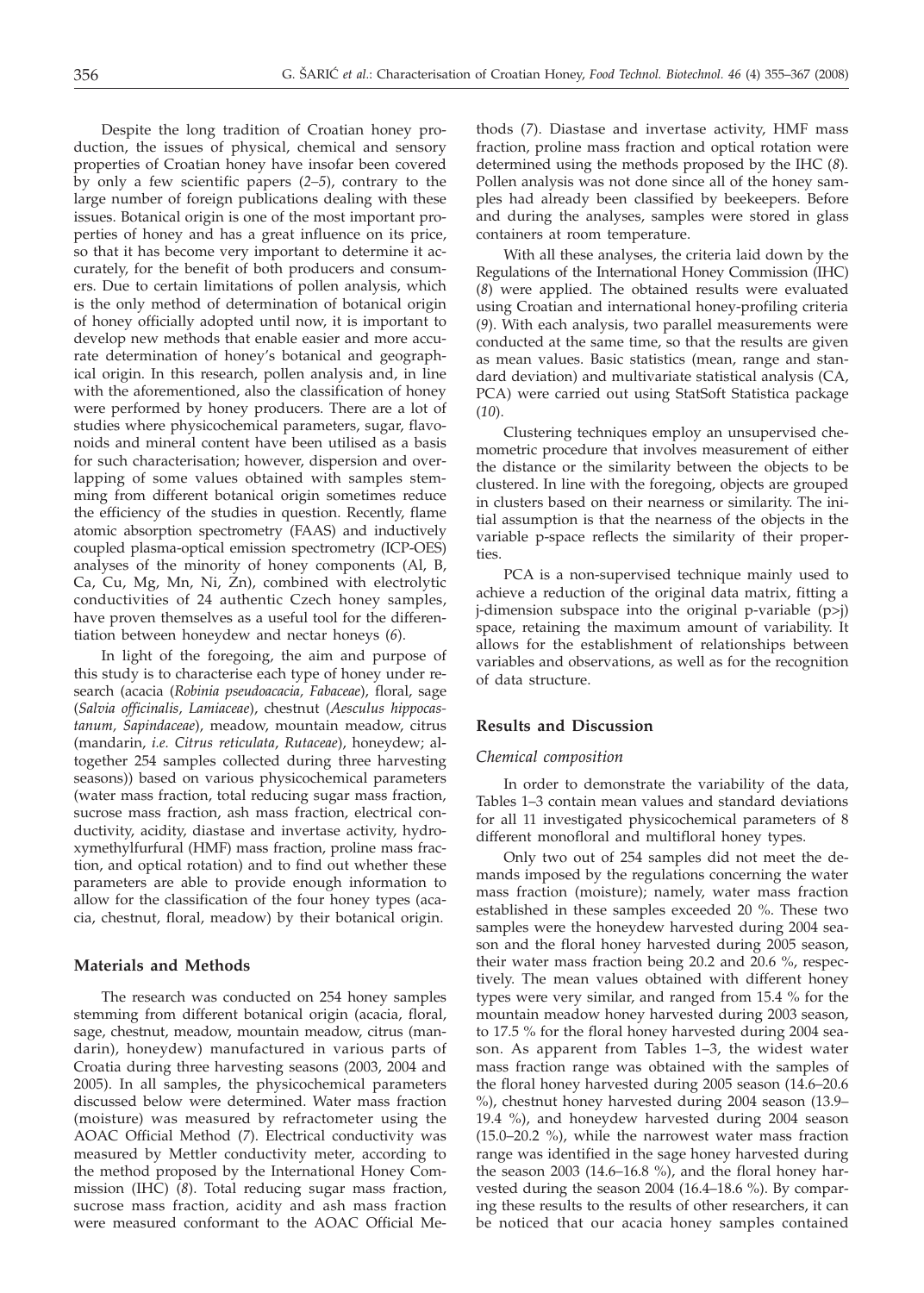| Honey<br>type             | No. of<br>samples |           | $w$ (water)<br>$\%$ | Electrical<br>conductivity<br>mS/cm | $w$ (total<br>reducing<br>sugars)<br>$\%$ | $w$ (sucrose)<br>$\%$ | Acidity<br>mmol/kg | $w(\text{ash})$<br>$\%$ | Diastase<br>activity<br>${\rm DN}$ | Invertase<br>activity<br>$\ensuremath{\text{IN}}$ | w(HMF)<br>mg/kg | $w$ (proline)<br>mg/kg             | Optical<br>rotation<br>degree |
|---------------------------|-------------------|-----------|---------------------|-------------------------------------|-------------------------------------------|-----------------------|--------------------|-------------------------|------------------------------------|---------------------------------------------------|-----------------|------------------------------------|-------------------------------|
|                           |                   | Mean      | 15.4                | 0.20                                | $71.5\,$                                  | 4.3                   | 8.4                | 0.08                    | 12.2                               | 12.4                                              | $7.2\,$         | 254.9                              | $-2.4$                        |
| Acacia                    | 23                | S.D.      | 0.881               | 0.059                               | 2.424                                     | 1.725                 | 1.424              | 0.026                   | 3.425                              | 4.608                                             | 10.958          | 68.820                             | 0.269                         |
|                           |                   |           | Range 14.2-17.7     | $0.13 - 0.38$                       | 66.7-75.7                                 | $1.9 - 7.3$           | $6.1 - 12.0$       | $0.04 - 0.16$           | $7.4 - 22.1$                       | $2.2 - 20.5$                                      | $0.4 - 52.4$    | 167.4-452.8                        | $(-3.0)-(-2.0)$               |
|                           |                   | Mean      | 16.8                | 0.60                                | 72.5                                      | $3.8\,$               | 18.0               | 0.22                    | 26.0                               | 14.8                                              | $3.5\,$         | 602.1                              | $-1.8$                        |
| Floral                    | 5                 | S.D.      | 1.297               | 0.301                               | 3.539                                     | 1.358                 | $4.8\,$            | 0.121                   | 3.200                              | 5.456                                             | 1.471           | 203.228                            | 1.078                         |
|                           |                   |           | Range 15.5-18.6     | $0.27 - 0.88$                       | 66.6-75.8                                 | $2.0 - 5.2$           | $14.1 - 26.1$      | $0.07 - 0.32$           | $23.4 - 29.6$                      | $9.6 - 22.9$                                      | $1.3 - 4.9$     | 393.9-907.2                        | $(-3.2)$ - $(-0.5)$           |
|                           |                   | Mean 15.8 |                     | 0.57                                | 71.8                                      | 2.1                   | 18.5               | 0.22                    | 26.6                               | 15.3                                              | 8.2             | 590.5                              | $-1.6$                        |
| Sage                      | 6                 | S.D.      | 0.774               | 0.301                               | 2.643                                     | 1.516                 | 5.999              | 0.114                   | 6.211                              | 8.070                                             | 9.841           | 290.191                            | 0.774                         |
|                           |                   |           | Range 14.6-16.8     | $0.28 - 1.08$                       | 68.3-74.9                                 | $0.7 - 5.0$           | $11.1 - 25.5$      | $0.44 - 1.13$           | 15.8-34.7                          | $6.7 - 25.9$                                      | $2.6 - 27.9$    | $233.1 - 1020.8$ $(-2.3) - (-0.1)$ |                               |
|                           |                   | Mean 16.9 |                     | 1.27                                | 73.1                                      | 3.1                   | 12.4               | 0.46                    | 29.9                               | 17.8                                              | $4.8\,$         | 568.7                              | $-2.7$                        |
| Chestnut                  | 7                 | S.D.      | 1.024               | 0.317                               | 2.489                                     | 0.703                 | 4.727              | 0.087                   | 3.638                              | 2.762                                             | 4.532           | 105.582                            | 0.727                         |
|                           |                   |           | Range 15.4-18.6     | $0.81 - 1.62$                       | $70.2 - 76.3$                             | $2.4 - 4.5$           | $8.0 - 21.7$       | $0.33 - 0.58$           | $24.2 - 33.0$                      | $12.4 - 20.8$                                     | $0.7 - 11.7$    | 435.1-749.6                        | $(-3.5)-(-1.8)$               |
|                           |                   | Mean      | 16.0                | 0.61                                | 71.2                                      | 2.4                   | 21.4               | 0.23                    | 19.4                               | 8.7                                               | 6.7             | 688.5                              | $-2.2$                        |
| Meadow                    | 9                 | S.D.      | 1.607               | 0.207                               | 3.942                                     | 1.273                 | 6.401              | 0.088                   | 5.314                              | 6.148                                             | 8.279           | 245.063                            | 0.508                         |
|                           |                   |           | Range 14.1-18.2     | $0.38 - 0.97$                       | $62.1 - 76.1$                             | $0.2 - 4.5$           | $13.9 - 35.0$      | $0.14 - 0.38$           | 12.95-28.04                        | $0.1 - 18.2$                                      | $0.6 - 27.3$    | 375.8-1009.9                       | $(-3.0)$ - $(-1.6)$           |
|                           |                   | Mean      | 15.4                | 0.66                                | 70.5                                      | 4.4                   | 17.5               | 0.26                    | 21.7                               | 13.5                                              | $8.0\,$         | 631.0                              | $-1.2$                        |
| Mountain<br>${\rm meadv}$ | $\mathbf{Q}$      | S.D.      | 0.763               | 0.23                                | 3.082                                     | 3.082                 | 5.737              | 0.096                   | 3.497                              | 6.218                                             | 8.077           | 204.923                            | 0.830                         |
|                           |                   |           | Range 14.2-16.8     | $0.35 - 0.92$                       | 66.7-77.0                                 | $1.5 - 10.7$          | $10.0 - 25.1$      | $0.38 - 1.12$           | $16.0 - 27.0$                      | $6.6 - 23.0$                                      | $0.4 - 25.8$    | 383.7-949.9                        | $(-2.2)-(-0.1)$               |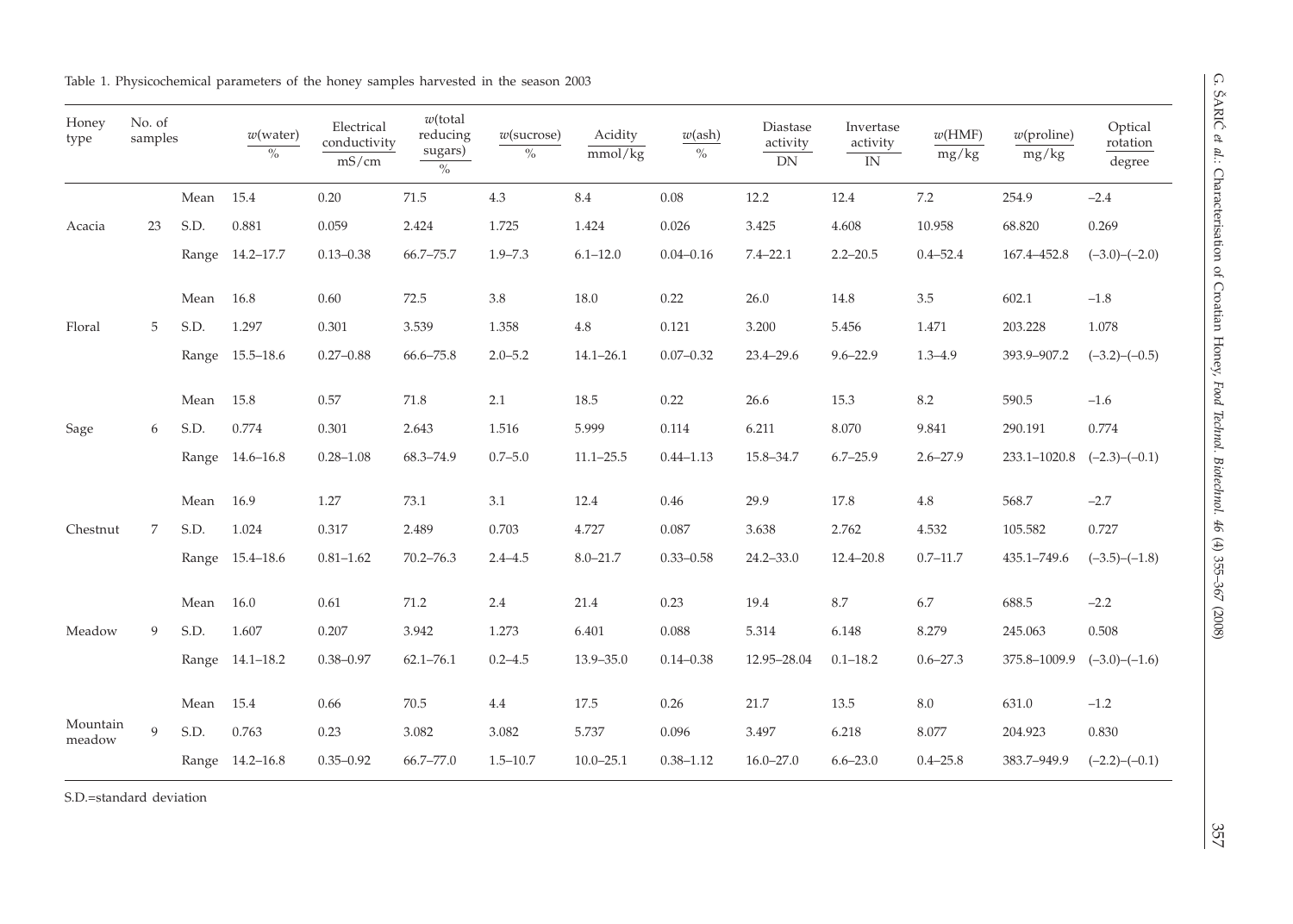| Honey<br>type | No. of<br>samples |      | $w$ (water)<br>$\%$ | Electrical<br>conductivity<br>mS/cm | $w$ (total<br>reducing<br>sugars)<br>$\%$ | $w$ (sucrose)<br>$\%$ | Acidity<br>mmol/kg | $w(\text{ash})$<br>$\%$ | Diastase<br>activity<br>DN | Invertase<br>activity<br>$\overline{IN}$ | w(HMF)<br>mg/kg | $w$ (proline)<br>mg/kg | Optical<br>rotation<br>degree                                                                                                                            |
|---------------|-------------------|------|---------------------|-------------------------------------|-------------------------------------------|-----------------------|--------------------|-------------------------|----------------------------|------------------------------------------|-----------------|------------------------|----------------------------------------------------------------------------------------------------------------------------------------------------------|
|               |                   | Mean | 16.3                | 0.17                                | 69.6                                      | 4.9                   | 7.3                | 0.06                    | 14.4                       | 8.6                                      | $4.7\,$         | 191.7                  | $-2.7$                                                                                                                                                   |
| Acacia        | 45                | S.D. | 0.957               | 0.045                               | 2.474                                     | 2.197                 | 1.915              | 0.026                   | 4.198                      | 4.374                                    | 3.568           | 83.356                 | 0.408                                                                                                                                                    |
|               |                   |      | Range 14.0-18.2     | $0.11 - 0.32$                       | 65.2-73.9                                 | $1.4 - 9.7$           | $5.0 - 15.1$       | $0.01 - 0.15$           | $8.0 - 28.4$               | $1.3 - 21.1$                             | $0.4 - 18.1$    | 24.0-378.8             | $(-3.6)-(-1.9)$                                                                                                                                          |
|               |                   | Mean | 17.5                | $0.40\,$                            | $71.6\,$                                  | $3.5\,$               | 14.7               | $0.18\,$                | 20.6                       | 12.3                                     | 10.2            | 446.5                  | $-2.5$                                                                                                                                                   |
| Floral        | 7                 | S.D. | 0.906               | 0.138                               | 2.606                                     | 1.048                 | 4.199              | 0.076                   | 7.307                      | 6.759                                    | 9.286           | 132.577                | 0.431                                                                                                                                                    |
|               |                   |      | Range 16.4-18.6     | $0.19 - 0.53$                       | 67.4-75.1                                 | $1.8 - 4.8$           | $9.1 - 21.5$       | $0.07 - 0.27$           | $10.0 - 29.3$              | $2.1 - 18.6$                             | $1.9 - 27.4$    | 281.6-606.0            | $(-2.9)$ - $(-1.8)$                                                                                                                                      |
|               |                   | Mean | 16.5                | 0.51                                | 70.1                                      | 4.2                   | 15.6               | 0.19                    | 24.5                       | 15.8                                     | 5.6             | 423.4                  | $-2.2$                                                                                                                                                   |
| Sage          | 7                 | S.D. | 0.520               | 0.247                               | 2.567                                     | 2.088                 | 3.015              | 0.110                   | 9.416                      | 10.908                                   | 3.573           | 117.599                | 1.014                                                                                                                                                    |
|               |                   |      | Range 15.7-17.2     | $0.31 - 1.01$                       | $67.7 - 75.0$                             | $2.1 - 7.7$           | $10.0 - 19.2$      | $0.07 - 0.41$           | $9.8 - 35.2$               | $0.8 - 26.1$                             | $1.9 - 11.5$    | 282.6-573.0            | $(-3.1)$ - $(-0.6)$<br>$-3.0$<br>0.190<br>$(-3.3)-(-2.7)$<br>$-2.4$<br>0.591<br>$(-3.3)$ - $(-0.9)$<br>$-2.2$<br>0.686<br>$(-3.0)$ - $(-1.5)$<br>$2.4\,$ |
|               |                   | Mean | 16.6                | 1.04                                | 71.7                                      | 3.7                   | 11.6               | 0.47                    | 20.7                       | 13.0                                     | 3.5             | 556.7                  |                                                                                                                                                          |
| Chestnut      | 7                 | S.D. | 1.812               | 0.296                               | 4.051                                     | 1.693                 | 5.279              | 0.214                   | 4.251                      | 4.813                                    | 2.845           | 98.009                 |                                                                                                                                                          |
|               |                   |      | Range 13.9-19.4     | $0.58 - 1.38$                       | 66.0-77.0                                 | $1.6 - 5.5$           | $6.1 - 18.1$       | $0.19 - 0.78$           | $16.9 - 29.2$              | $8.4 - 19.6$                             | $0.8 - 8.8$     | 391.7-660.5            |                                                                                                                                                          |
|               |                   | Mean | 16.8                | 0.47                                | 69.7                                      | 3.7                   | 18.5               | 0.18                    | 25.5                       | 13.9                                     | 6.6             | 585.2                  |                                                                                                                                                          |
| Meadow        | 17                | S.D. | 1.387               | 0.152                               | 2.607                                     | 0.948                 | 6.629              | 0.068                   | 8.041                      | 7.215                                    | 5.802           | 161.341                |                                                                                                                                                          |
|               |                   |      | Range 14.8-19.6     | $0.19 - 0.73$                       | 65.3-74.7                                 | $2.1 - 4.9$           | $5.0 - 28.2$       | $0.07 - 0.35$           | 11.9-38.8                  | $2.1 - 27.9$                             | $0.8 - 22.7$    | 394.4-885.5            |                                                                                                                                                          |
|               |                   | Mean | 16.2                | 0.17                                | 69.5                                      | 3.2                   | 9.3                | 0.05                    | 12.2                       | 2.8                                      | 6.7             | 215.6                  |                                                                                                                                                          |
| Citrus        | 6                 | S.D. | 1.615               | 0.033                               | 2.019                                     | 1.274                 | 1.020              | 0.016                   | 2.867                      | 0.914                                    | 4.855           | 60.046                 |                                                                                                                                                          |
|               |                   |      | Range 14.5-18.2     | $0.15 - 0.22$                       | 67.4-72.3                                 | $2.0 - 4.8$           | $8.1 - 11.2$       | $0.02 - 0.06$           | $9.1 - 15.7$               | $1.9 - 4.3$                              | $0.4 - 15.4$    | 125.1-282.0            |                                                                                                                                                          |
|               |                   | Mean | 16.4                | 1.03                                | 68.4                                      | $8.7\,$               | 15.9               | 0.56                    | 22.0                       | 15.3                                     | $1.7\,$         | 404.0                  |                                                                                                                                                          |
| Honey-<br>dew | 5                 | S.D. | 2.150               | 0.339                               | 4.547                                     | 1.457                 | 3.910              | 0.227                   | 8.134                      | 3.814                                    | 0.343           | 99.013                 | 1.316                                                                                                                                                    |
|               |                   |      | Range 15.0-20.2     | $0.68 - 1.45$                       | $61.0 - 72.9$                             | $7.1 - 10.5$          | $9.0 - 19.0$       | $0.33 - 0.90$           | $12.8 - 35.0$              | $11.6 - 20.7$                            | $1.3 - 2.1$     | 229.9-466.2            | $0.9 - 3.9$                                                                                                                                              |

S.D.=standard deviation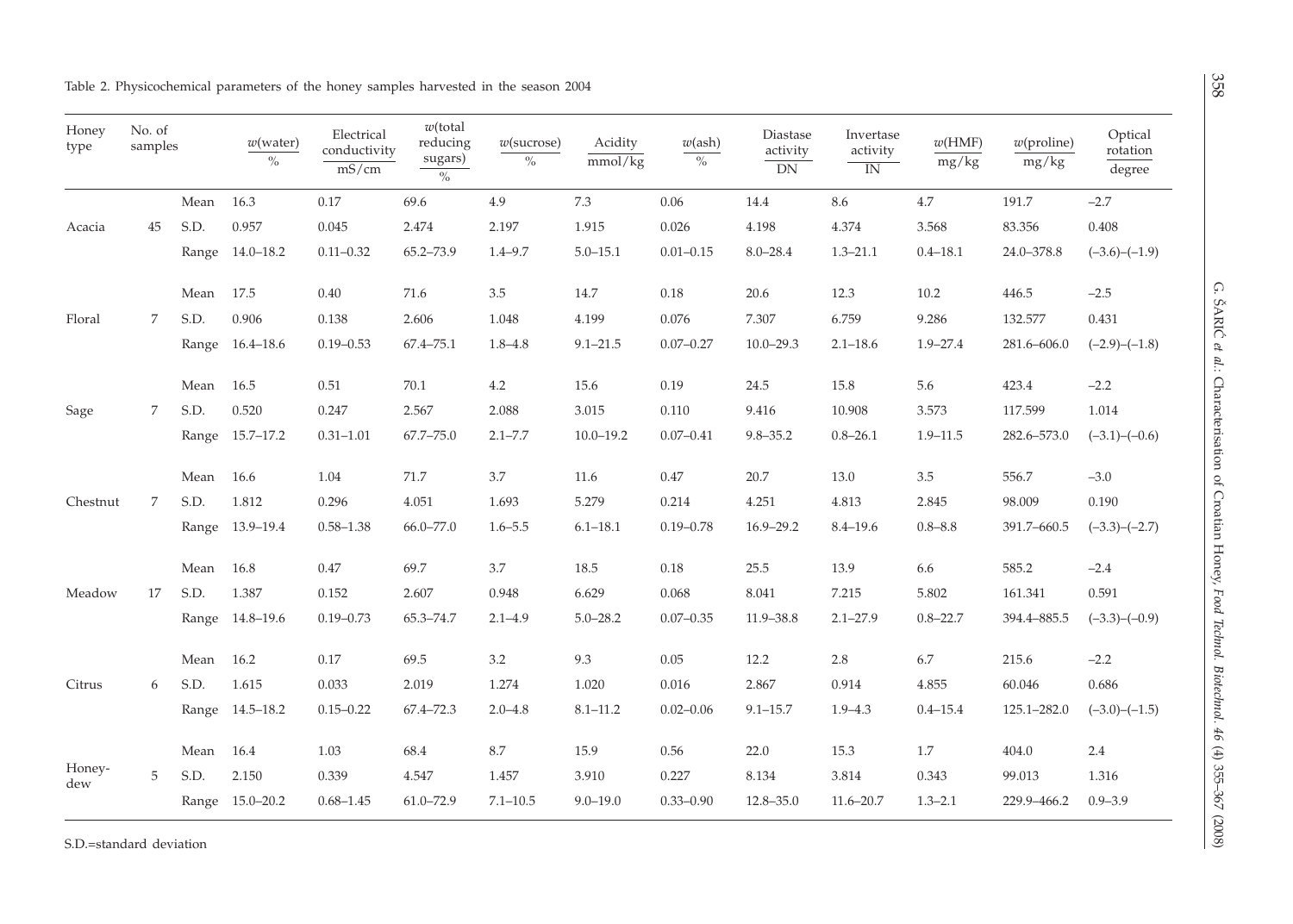|  |  |  | Table 3. Physicochemical parameters of the honey samples harvested in the season 2005 |  |  |  |  |  |  |  |  |  |  |  |
|--|--|--|---------------------------------------------------------------------------------------|--|--|--|--|--|--|--|--|--|--|--|
|--|--|--|---------------------------------------------------------------------------------------|--|--|--|--|--|--|--|--|--|--|--|

| Honey<br>type      | No. of<br>samples |           | $w$ (water)<br>$\frac{0}{0}$ | Electrical<br>conductivity<br>mS/cm | $w$ (total<br>reducing<br>sugars<br>$\sqrt[0]{\phantom{0}}_0$ | $w$ (sucrose)<br>$\%$ | Acidity<br>mmol/kg | $w(\text{ash})$<br>$\%$ | Diastase<br>activity<br>DN | Invertase<br>activity<br>IN | w(HMF)<br>mg/kg | $w$ (proline)<br>mg/kg | Optical<br>rotation<br>degree                                                                                                                       |
|--------------------|-------------------|-----------|------------------------------|-------------------------------------|---------------------------------------------------------------|-----------------------|--------------------|-------------------------|----------------------------|-----------------------------|-----------------|------------------------|-----------------------------------------------------------------------------------------------------------------------------------------------------|
|                    |                   | Mean      | 16.1                         | 0.15                                | 67.4                                                          | 2.4                   | 7.6                | 0.05                    | 9.7                        | 6.4                         | 36.5            | 305.4                  | $-1.8$                                                                                                                                              |
| Acacia             | 41                | S.D.      | 1.022                        | 0.032                               | 1.721                                                         | 1.986                 | 1.733              | 0.022                   | 2.684                      | 4.413                       | 30.785          | 175.192                | 0.201                                                                                                                                               |
|                    |                   |           | Range 14.3-19.4              | $0.11 - 0.23$                       | 65.0-70.6                                                     | $0.0 - 9.9$           | $5.0 - 13.1$       | $0.01 - 0.10$           | $6.2 - 18.9$               | $0.9 - 21.5$                | $1.5 - 89.9$    | 84.5-782.3             |                                                                                                                                                     |
|                    |                   | Mean 17.0 |                              | 0.45                                | 68.7                                                          | 1.5                   | 12.1               | 0.14                    | 18.1                       | 10.7                        | 45.5            | 469.2                  | $-1.5$                                                                                                                                              |
| Floral             | 14                | S.D.      | 1.986                        | 0.394                               | 2.175                                                         | 1.674                 | 4.715              | 0.126                   | 6.031                      | 6.121                       | 29.031          | 235.230                | 0.312                                                                                                                                               |
|                    |                   |           | Range 14.6-20.6              | $0.15 - 1.33$                       | 63.9-70.6                                                     | $0.0 - 4.4$           | $5.1 - 20.4$       | $0.03 - 0.41$           | $9.6 - 30.2$               | $2.1 - 19.7$                | $6.7 - 93.7$    | 183.7-850.3            |                                                                                                                                                     |
|                    |                   | Mean      | 16.6                         | 0.47                                | 69.1                                                          | $1.8\,$               | 18.1               | 0.20                    | 28.0                       | 19.6                        | 27.6            | 356.8                  | $-1.5$                                                                                                                                              |
| Sage               | 5                 | S.D.      | 1.409                        | 0.217                               | 1.965                                                         | 1.683                 | 5.829              | 0.085                   | 4.472                      | 6.818                       | 25.159          | 162.901                | 0.291                                                                                                                                               |
|                    |                   |           | Range 15.5-19.0              | $0.31 - 0.85$                       | 66.4-70.6                                                     | $0.0 - 3.5$           | $10.0 - 24.1$      | $0.11 - 0.33$           | 21.7-33.7                  | $11.7 - 26.7$               | $4.8 - 67.2$    | 153.4-598.9            | $(-2.2)-(-1.4)$<br>$(-2.0)$ - $(-1.0)$<br>$(-1.9)-(-1.2)$<br>$-1.7$<br>0.214<br>$(-2.2)-(-1.5)$<br>$-1.5$<br>0.404<br>$(-2.1)$ - $(-0.6)$<br>$-1.0$ |
|                    |                   | Mean 16.6 |                              | 1.18                                | 69.6                                                          | 1.1                   | $11.8\,$           | 0.50                    | 24.5                       | 18.8                        | 29.5            | 480.5                  |                                                                                                                                                     |
| Chestnut           | 14                | S.D.      | 1.381                        | 0.233                               | 1.483                                                         | 1.425                 | 4.335              | 0.243                   | 5.350                      | 8.503                       | 31.895          | 221.874                |                                                                                                                                                     |
|                    |                   |           | Range 14.7-19.0              | $0.92 - 1.50$                       | $66.5 - 71.5$                                                 | $0.0 - 4.7$           | $6.0 - 18.0$       | $0.19 - 0.93$           | 18.5-36.6                  | $8.6 - 34.7$                | $3.1 - 99.8$    | 134.8-769.9            |                                                                                                                                                     |
|                    |                   | Mean      | 16.7                         | 0.47                                | 68.2                                                          | 1.8                   | 21.0               | 0.22                    | 20.3                       | 13.2                        | 26.5            | 439.2                  |                                                                                                                                                     |
| Meadow             | 21                | S.D.      | 1.445                        | 0.145                               | 1.763                                                         | 1.240                 | 8.331              | 0.125                   | 4.084                      | 5.169                       | 22.960          | 190.039                |                                                                                                                                                     |
|                    |                   |           | Range 14.8-19.1              | $0.23 - 0.68$                       | 65.5-70.6                                                     | $0.0 - 4.4$           | $7.0 - 37.7$       | $0.09 - 0.60$           | 14.9-29.0                  | $6.0 - 27.3$                | $2.3 - 90.2$    | 131.1-762.8            |                                                                                                                                                     |
|                    |                   | Mean 17.1 |                              | 0.60                                | 67.3                                                          | $2.0\,$               | 20.8               | 0.23                    | 31.5                       | $20.0\,$                    | $12.8\,$        | $416.0\,$              |                                                                                                                                                     |
| Mountain<br>meadow | 6                 | S.D.      | 1.323                        | 0.185                               | 2.725                                                         | 1.649                 | 4.291              | 0.093                   | 7.433                      | 6.253                       | 7.072           | 173.773                | 0.643                                                                                                                                               |
|                    |                   |           | Range 15.7-19.1              | $0.39 - 0.82$                       | 63.7-70.6                                                     | $0.0 - 4.0$           | $15.8 - 27.0$      | $0.12 - 0.34$           | $23.5 - 42.3$              | $9.4 - 27.0$                | $3.8 - 20.0$    | 237.1-661.3            | $(-1.7)$ - $(-0.2)$                                                                                                                                 |

S.D.=standard deviation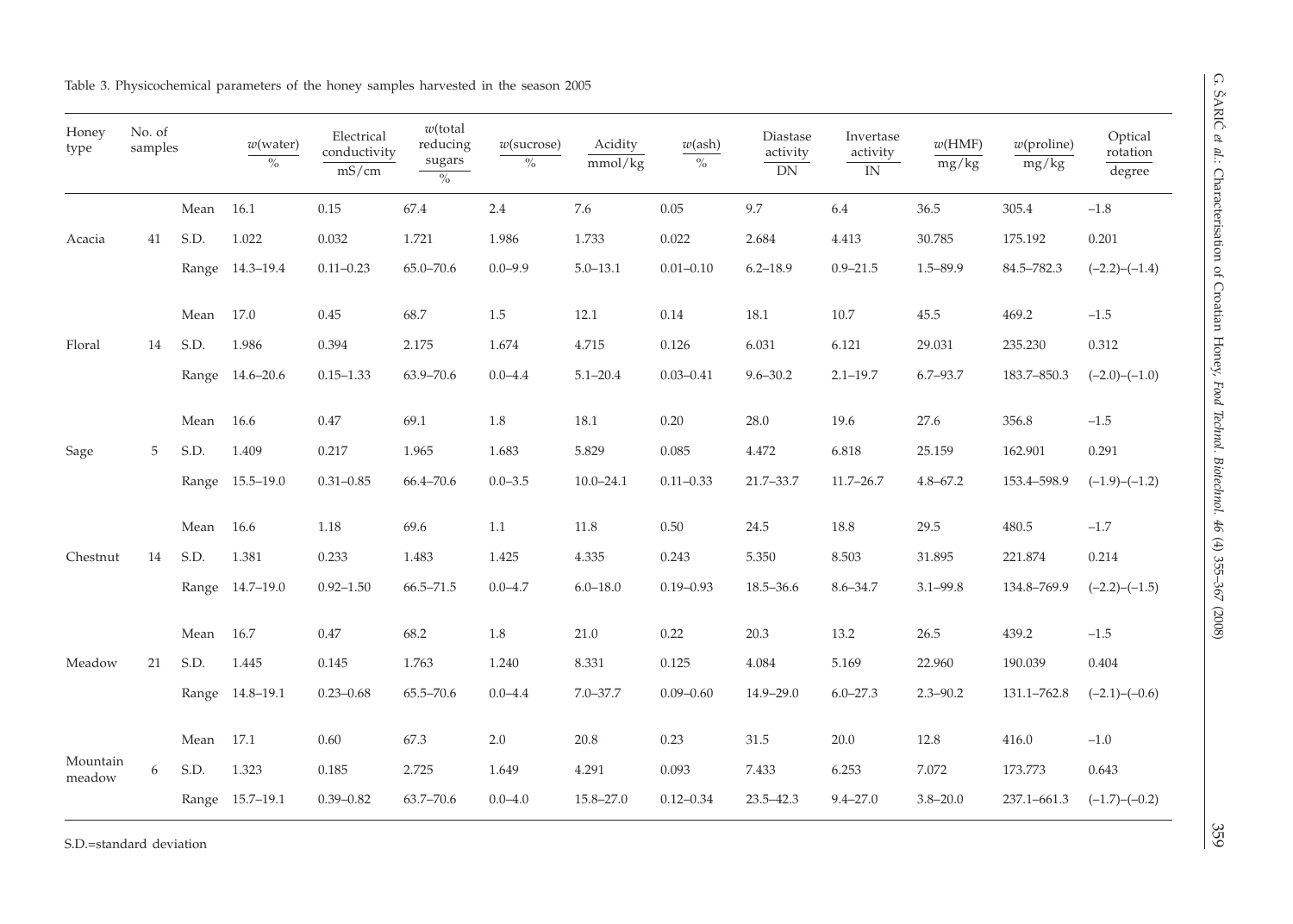slightly less water than those employed in the research of Popek (*11*), and Golob and Plestenjak (*12*), while all other samples showed quite similar values. Similar results were also obtained in one Spanish (*13*) and one Argentinean (*14*) research. De Rodriguez *et al*. (*15*) analysed multifloral honey samples from one Venezuelan region, collected during rainy (November–June) and dry season (July–October), and concluded that honey moisture mass fraction depends on the harvest season and the degree of maturity reached in the hive. It is interesting that, as concerns our research, weather conditions had no influence on the honey water mass fraction whatsoever, since the samples harvested during 2004 season, which had witnessed considerably more rain than the season before, failed to exhibit higher water mass fraction values as compared to the honey samples harvested during 2003 season.

Electrical conductivity represents a parameter increasingly used in routine honey quality control, and can be considered as a valid criterion for the determination of honey's botanical origin or, more specifically, for the differentiation between nectar honey and honeydew (*8*). Because of its specific chemical composition (a higher content of mineral compounds), honeydew shows higher values of electrical conductivity than other nectar honey types, except for the chestnut honey, which is, as concerns this parameter, closer to honeydew than to other honey types. Because of that, Croatian and European regulations require that electrical conductivity in honeydew and chestnut honey be higher than 0.80 mS/cm, while in other nectar honey types (in case they aspire to be declared as such), this value has to be lower than 0.80 mS/cm (*1,7*). As apparent from Tables 1–3, the highest electrical conductivity values were measured in chestnut honey (range in the samples harvested during all three study seasons was 0.58–1.62 mS/cm), and honeydew samples (0.68–1.45 mS/cm), while the lowest values were measured in the acacia honey sample (0.11– 0.38 mS/cm). As for the acacia honey, similar values were also obtained by Golob and Plestenjak (*12*), and Popek (*11*). Altogether, seventeen samples of the honey harvested in all three seasons failed to meet the demands provided by the regulations, out of which 5 mountain meadow, 3 floral, 3 sage, 2 meadow, 2 chestnut, and 2 honeydew samples.

The mean values of total reducing sugar mass fraction ranged from 67.3 % in the mountain meadow honey harvested during 2005 season to 73.1 % in the chestnut honey samples harvested during 2003 season. The highest mass fraction of 77.0 % was measured in one of the chestnut honey samples harvested in 2004 season, while the lowest mass fraction of 61.0 % was recovered from the honeydew sample harvested during 2004 season. In their study, Merin *et al.* (*16*) obtained somewhat larger total reducing sugar mass fraction than the one found in Croatian honey samples, and the results that were much closer to ours were those of Azeredo *et al.* (*17*). Besides, reducing sugar mass fraction recovered from the honeydew was lower than in the nectar honey. Looking at all three seasons, altogether 4 samples (floral, meadow, mountain meadow and honeydew) failed to meet the demands imposed by the regulations regarding the reducing sugar mass fraction (*8*).

The mean values of sucrose mass fraction ranged from 1.1 % in the chestnut honey samples harvested during 2005 season, to 8.7 % in the honeydew samples harvested during 2004 season (Tables 1–3). Several samples harvested during the season 2005, including 3 acacia, 2 floral, 2 sage, 2 chestnut, 1 meadow and 1 mountain meadow honey, were sucrose-free. The largest sucrose mass fraction was measured in one mountain meadow sample harvested in the season 2003 (10.7 %), and one honeydew sample harvested during the season 2004 (10.5 %). These values are a little bit higher than those obtained by Esti *et al.* (*18*), and more like the values obtained by Merin *et al.* (*16*). Regulative demands which require sucrose mass fraction to be lower than 5.0 % (except for sage honey and honeydew, which have to have less than 8.0 and 10.0 % of sucrose, respectively), were not met by 1 floral, 2 chestnut, 3 mountain meadow and 1 honeydew samples.

The highest average acidity values, equal to 21.4, 21.0, and 20.8 mmol/kg, were measured in the meadow honey samples harvested during the seasons 2003 and 2005, and the mountain meadow honey harvested during the season 2005, respectively. Honey samples characterised by the lowest average acidity were the acacia honeys harvested during all three study seasons, with the values of 7.3 mmol/kg for the honey harvested in 2004, 7.6 mmol/kg for the honey harvested in 2005, and 8.4 mmol/kg for the honey harvested in 2003 season. These acidity values are considerably lower than those obtained by Golob and Plestenjak (*12*). All of the investigated samples met the demands imposed by the regulations, which require that the acidity should not exceed 40.0 mmol/kg. With its acidity of 37.7 mmol/kg, only one meadow honey sample discussed herein almost obtained this limit value.

Although nowadays the determination of ash mass fraction in routine honey quality control settings has been replaced with electrical conductivity analyses, due to its simplicity the ash mass fraction is still deemed a useful parameter in determining botanical origin of honey and differentiating between nectar honey and honeydew (*19*). In this research, the highest ash mass fraction was hosted by honeydew, with the average value of 0.56 % and the range from 0.33 to 0.90 %. Fairly high average ash mass fraction of 0.48 %, ranging from 0.19 to 0.93 %, was also recovered from chestnut honey (harvested in all three study seasons). Other honey types possessed lower ash mass fraction, with average values of 0.24 % (mountain meadow) and 0.21 % (meadow) obtained in all the samples. The lowest average value of 0.05 % was measured in the acacia honey samples harvested during 2005 season. The average values obtained for the acacia honey harvested during all three study seasons (0.06 %) are similar to those published by Golob and Plestenjak (*12*), and Popek (*11*). According to the Croatian and European regulations (*8,9*), ash mass fraction should not be higher than 0.60 %, except for honeydew, which can contain up to 1.20 % ash. Those criteria were not met by three chestnut honey samples harvested during the season 2004, nor by four chestnut and one meadow honey sample harvested during the season 2005, the ash mass fraction of which exceeded 0.60 %.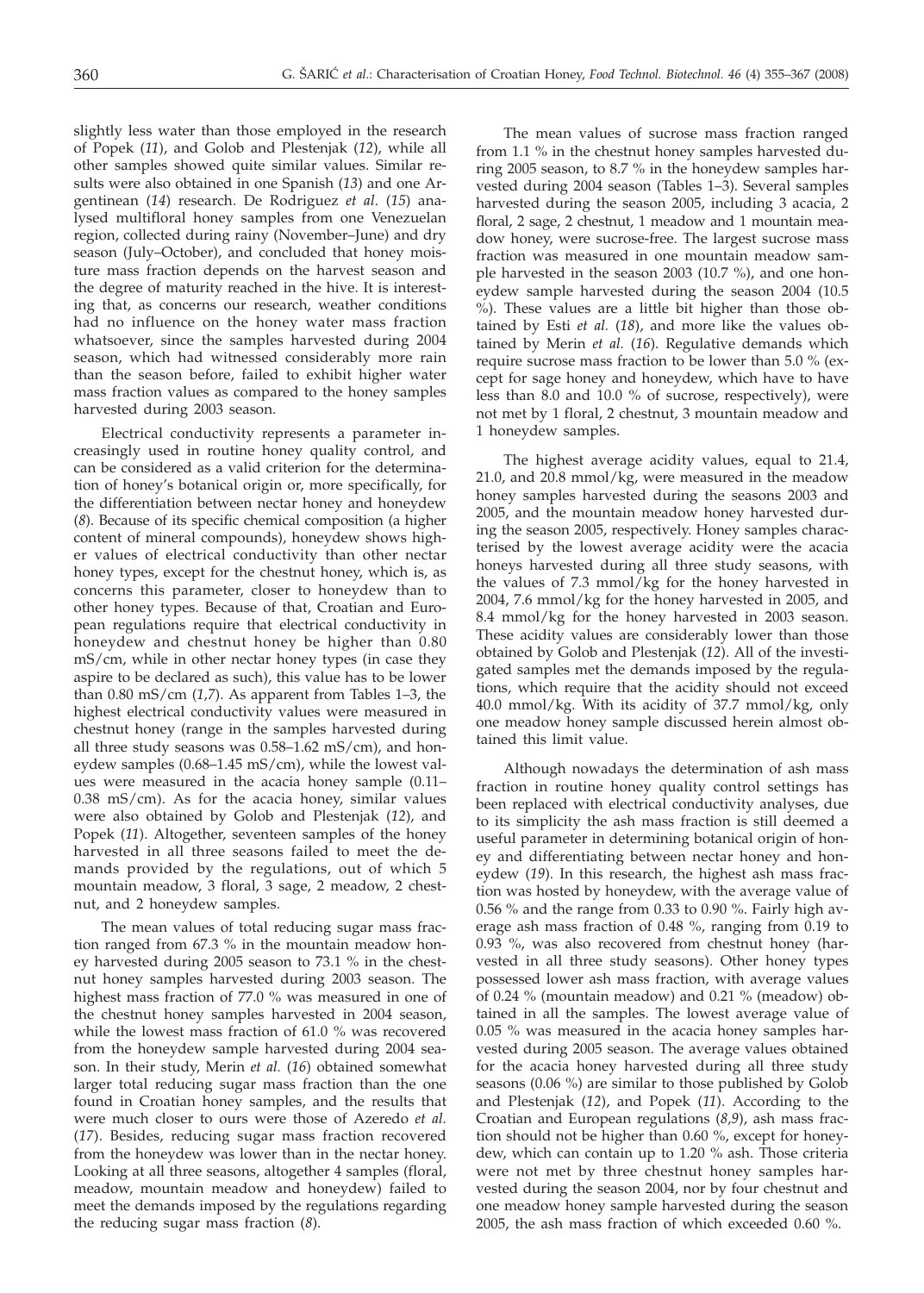Diastase activity is one of the main parameters utilised in the determination of the intensity of heating to which honey is exposed during processing and storage (*20–22*). During heating, diastase activity decreases. The highest average value for diastase activity (Tables 1–3) was measured in the mountain meadow honey sample harvested during the season 2005, equal to 31.5 DN (diastase number). The widest diastase activity range was measured in the meadow and sage honey harvested during the season 2004 (11.9 to 38.8 and 9.8 to 35.2 DN, respectively). The narrowest diastase activity range was measured in the floral honey harvested during the season 2003 (23.4 to 29.6 DN). The average diastase activity value obtained with all of the honey samples was 21.3 DN. Comparing our results to those obtained by Costa *et al.* (*22*), it can be noticed that diastase activity in Brazilian honey is lower than in Croatian, probably due to the warmer climate and higher environmental temperatures. The diastase activity obtained for chestnut honey in the research by Marini *et al.* (*23*) was almost identical to our results obtained with the same honey type. According to the regulations, diastase activity has to be higher than 8.0 DN, and if lower, the HMF mass fraction should not exceed 15.0 mg/kg. In this research, 5 acacia honey samples harvested during the seasons 2003 and 2004 had diastase activity lower than 8.0 DN, but as the HMF mass fraction in these samples was also lower than 15.0 mg/kg, they managed to meet the regulatory demands.

Invertase number (IN) is used to express invertase activity, and represents the number of grams of sucrose decomposed within an hour due to the activity of invertase present in 100 g of honey (*19,24*). According to the results obtained for invertase activity, the highest average value was recovered in the mountain meadow honey harvested during the season 2005, having the IN of 20.0, and the lowest one in the citrus honey harvested during the season 2004, having the IN of 2.8. As many as 5 out of 6 citrus honey samples showed invertase activity lower than 4.0 IN. Such low values might arise as the result of a lower invertase activity level, or due to the complete enzyme destruction that might occur as a result of high temperature or honey ageing (*25*). Since prior to the analyses all samples had been stored under the same storage conditions, causes of such low values are probably relative to the age of honey samples and naturally low enzyme activity typical of citrus honeys (*26*). The lowest level of invertase activity was established in one meadow honey sample harvested during the season 2003 (0.1 IN), and the highest in the chestnut honey harvested in the season 2005 (34.7 IN) (Tables 1–3). Compared to the results obtained by Persano Oddo *et al.* (*27*), our values for the same honey types are a bit higher, which might be attributable to the relative age of the honey samples. The average invertase activity in the chestnut honey, levelled a little bit higher than ours, and the one in the acacia honey, levelled somewhat lower than ours, was established by Serra Bonvehí *et al.* (*21*). Those results show that, apart from plant origin, the degree of nectar processing and nectar excretion, the activity of invertase recovered from honey also depends on climate conditions and harvesting season (*28,29*). Addi-

tional criteria proposed by the International Honey Commission (IHC) (*8*), according to which the invertase activity should be higher than 4 IN, were not met by altogether 35 of our honey samples: 1 acacia and 3 mountain meadow honey samples harvested during 2003 season; 7 acacia, 5 citrus, 2 sage and 1 meadow honey harvested during 2004 season; and 14 acacia and 2 floral samples harvested during 2005 season. As the samples in question represent 14.7 % of the total number of analyzed samples, and since the deviations were noted in the samples harvested during all three study seasons, these deviations are probably attributable to honey adulteration. Namely, from the beginning of the honey processing to the time of physicochemical analyses, a few months had elapsed. Croatian regulations (*9*) do not provide for invertase activity levels.

The highest average value of HMF mass fraction was measured in the floral honey harvested during the season 2005 (45.5 mg/kg), and the lowest in the honeydew harvested during the season 2004 (1.7 mg/kg). In general, the honey samples harvested during the season 2005 had considerably higher HMF values than those harvested during the previous two seasons. The average HMF value obtained with all honey samples harvested during 2005 season was 29.7 mg/kg, while that of 2004 samples was 7.0, and that of 2003 samples 6.4 mg/kg. Except for 2005 samples, the average HMF values established in chestnut and floral honey were somewhat higher than those obtained by Golob and Plestenjak (*12*). On the other hand, our average HMF value found in the honeydew was lower than that obtained by Vorlová and ^elechovská (*30*). The reason for so high HMF mass fraction of 2005 samples may be the prolonged period of heating employed within the honey processing, combined with too long and improper storage, and adulteration emerging from invert sugar syrup addition (*31–33*). However, adulteration is not likely to be the cause, since the number of samples having a high HMF mass fraction is fairly large. Croatian regulations allow the honey HMF mass fraction to rise up to 40.0 mg/kg. Out of 254 analyzed samples, as many as 26 failed to meet this criterion, but it has to be noted that 25 out of these 26 samples were harvested during 2005, as well as that all of the samples harvested during the season 2004 met the criterion laid down in the referent regulations. As regards the honey type, provisions of the regulations currently in effect were not met by 1 acacia sample harvested during the season 2003, and 14 acacia, 4 floral, 3 chestnut, 3 meadow, and 1 sage honey harvested during the season 2005. Again, the reason why is most probably honey adulteration, *i.e.* too long storage before the time of physicochemical analyses.

Average values of proline mass fraction in the analysed honey samples ranged from 191.7 mg/kg in acacia honey harvested during the season 2004, to 688.5 mg/kg in the meadow honey harvested during the season 2003. The mountain meadow and floral honey samples harvested in 2003 comprised the average proline mass fraction of 631.0 and 602.1 mg/kg, respectively. It can be noticed that multifloral honey samples host the highest amount of proline. Some researchers believe that the main source of proline in honey is the pollen, and multi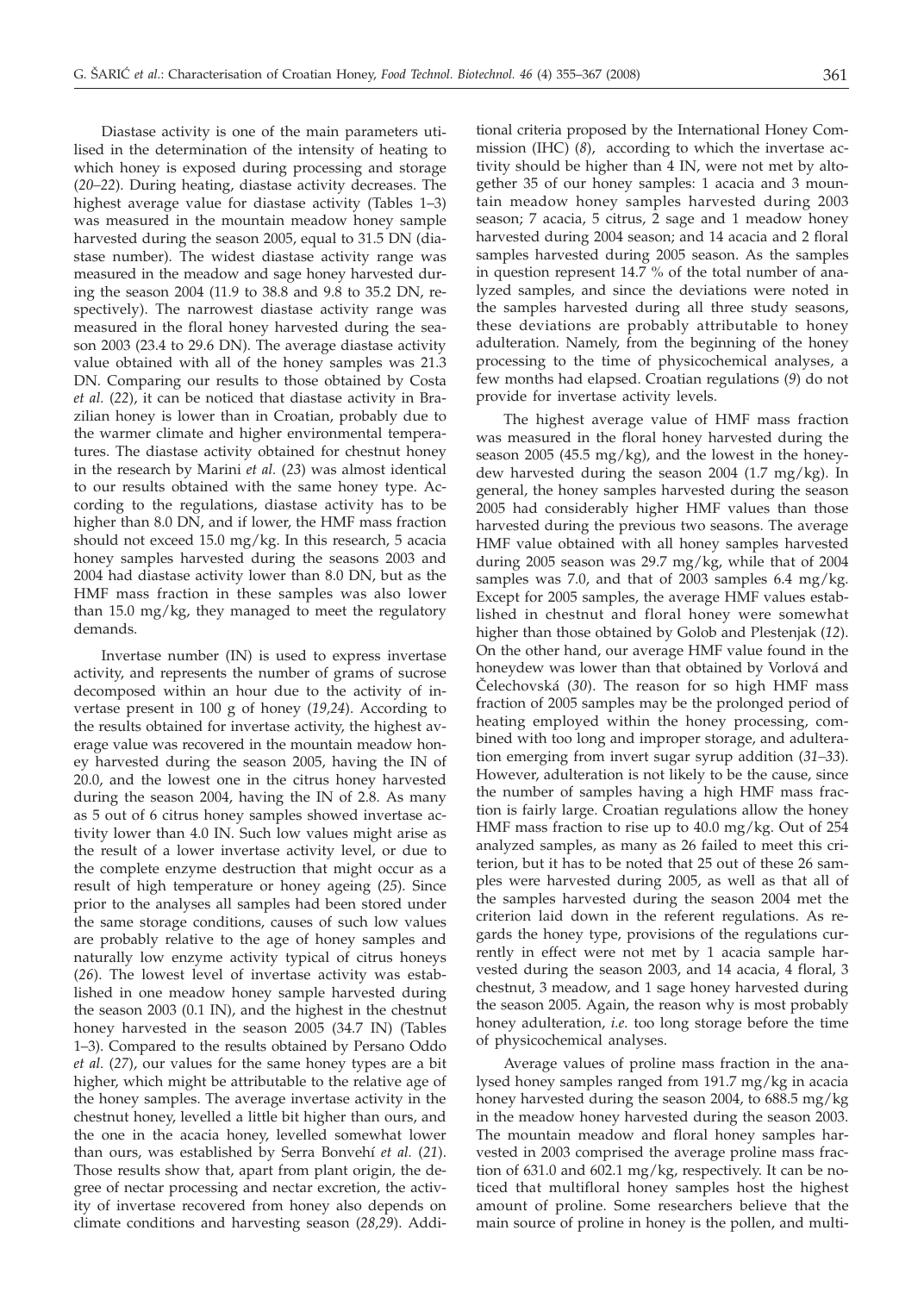floral honeys are known to have high pollen mass fraction (*34*). The highest proline mass fraction was measured in one sage honey sample harvested in 2003  $(1020.8 \text{ mg/kg})$ , and the lowest in the acacia honey harvested in 2004 (the mass fraction in reference was as low as 24.0 mg/kg). When it comes to sunflower and eucalyptus honey samples, Meda *et al.* (*35*), and Tsigouri and Passaloglou-Katrali (*36*) established the average values of proline mass fraction higher than ours, while those of Singh and Bath (*37*) were lower. The average value of proline mass fraction recovered from the honeydew during the course of our research (404.0 mg/kg) is substantially lower than the correspondent value obtained in the above-mentioned research, while the average results for meadow and mountain meadow honey samples (571.0 and 523.5 mg/kg, respectively) are comparable (to a certain extent) to the values obtained with multifloral honey. Additional criterion proposed by the IHC (proline content equal to or higher than 180.0 mg/kg) was not met by altogether 39 samples; 3 acacia honeys harvested in 2003, 20 acacia and 1 citrus honey harvested in 2004; and 12 acacia, 1 sage, 1 chestnut and 1 meadow honey harvested in 2005. Out of those, as many as 35 are samples of the acacia honey, which is not surprising, while acacia honey is characterised by a naturally low proline content (*21*). There is also the possibility that these samples were stored at higher temperatures (>30 °C) after processing, *i.e.* under the conditions that go in favour of the decrease of proline content (*38*).

Aqueous honey solution is optically active, *i.e.* capable of rotating the polarized light angle. Because of the higher fructose mass fraction, nectar honey rotates the polarized light angle to the left, *i.e.* it has negative optical activity. On the other hand, because of its higher oligosaccharide mass fraction (mainly melecitose and elose), honeydew rotates the polarized light angle to the right, *i.e.* it has positive optical activity. It has to be noted that neither Croatian nor international regulations define the exact values of the rotation angle concerned; however, in certain countries (Greece, Italy, UK) this rationale is employed with honey/honeydew differentiation (*39*). In this research, optical rotation angles ranged from  $-3.6$  to  $-0.1$  ° for nectar honey samples, and from 0.9 to 3.9 ° for honeydew samples (Tables 1–3). The wid-

est optical rotation angle range was measured in the honeydew samples harvested in the season 2004 (0.9 to 3.9 °), and the narrowest one in the chestnut honey samples harvested during the same season  $(-3.3 \text{ to } -2.7 \text{°})$ . Similar values were obtained by Přidal and Vorlová (40), while in the research by Marini *et al.* (*23*) the average specific rotation angles attributable to chestnut honey and honeydew were a bit wider than ours. Since all nectar honey samples had negative specific rotation angles, and all honeydew samples had positive, it can be concluded that this parameter can be used as one of the criteria for distinguishing nectar honey from honeydew.

#### *Multivariate analysis*

A study of the data structure using cluster analysis and principal component analysis (PCA) was carried out to establish whether acacia, flower, meadow and chestnut honey samples harvested during each study season constitute distinctive, well-defined groups. Because of its unsupervised nature, cluster analysis is frequently used to screen data intended to be clustered. Cluster analysis that includes all of the investigated physicochemical parameters (11 variables) in form of columns describes the overall nearness of the honey samples in the form of rows.

The Euclidean distance was used to calculate the sample similarities and as complete linkage clustering. The results obtained are shown in Figs. 1a–c in form of dendrograms. The authors regret to state that, due to the abundance of data shown, Fig. 1c might not be as apparent as the remaining graphics.

In all three study seasons, the samples were clustered in two groups. All of the acacia samples are aggregated in one cluster (on the right), at the linkage distance of around 200. The remaining meadow, floral and chestnut honey samples agglomerated in the second cluster (on the left), at the linkage distance of around 400, lacking the apparent, 'clear cut' class structure. The cluster composition indicates that the data pertinent to physicochemical parameters of the analysed honey can confer the information that might aid in distinguishing the acacia samples (monofloral honey) from the other samples (multifloral honey samples).



Category codes: A - acacia, F - floral, C - chestnut, M - meadow

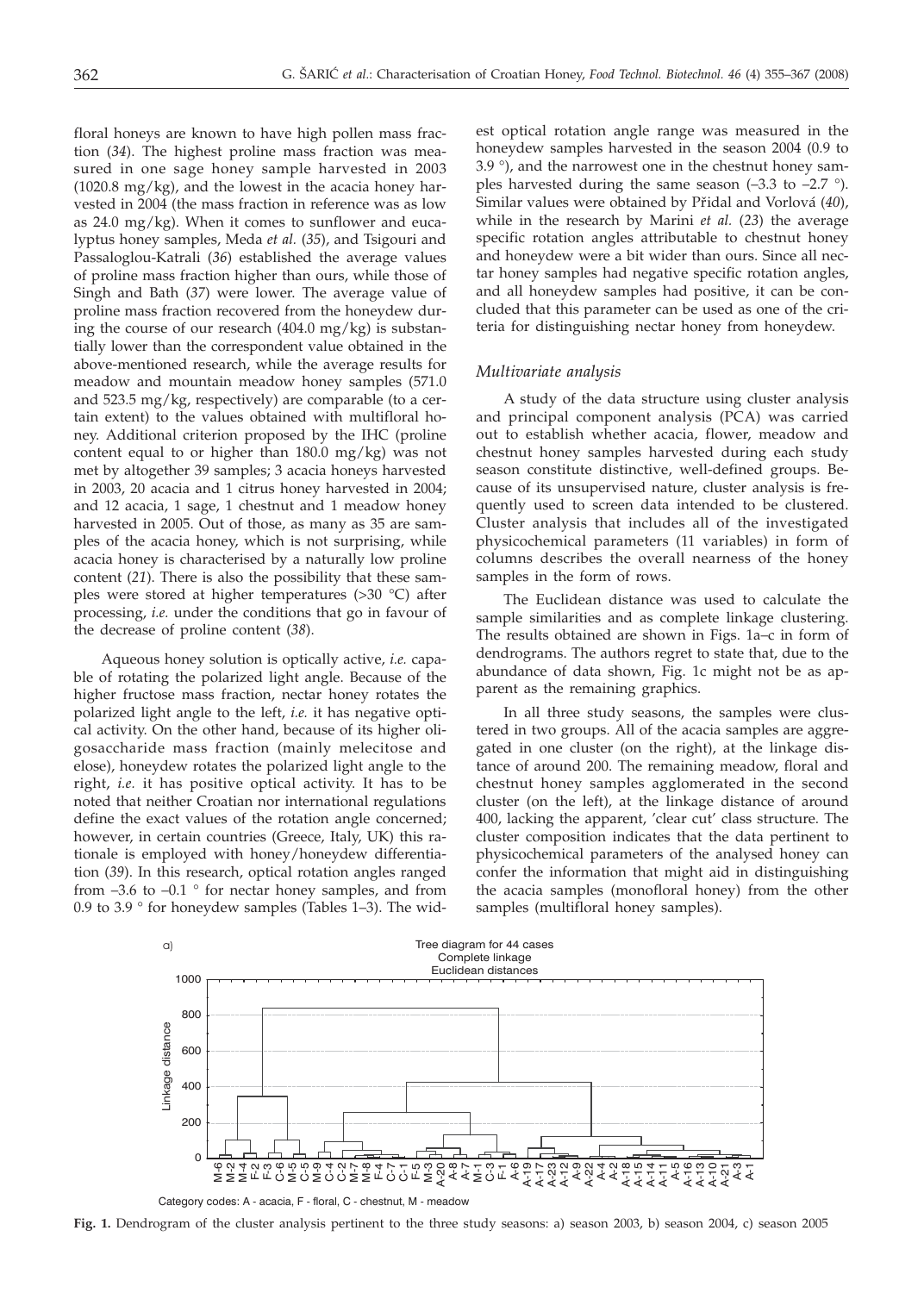

Category codes: A - acacia, F - floral, C - chestnut, M - meadow

**Fig. 1.** Dendrogram of the cluster analysis pertinent to the three study seasons: a) season 2003, b) season 2004, c) season 2005

On the other hand, the results of the cluster analysis revealed the physicochemical parameters of the acacia honey to be different from those of other honey types. Cluster analyses of chemical data pertinent to honey analyses have been employed in several studies (*41–43*).

The data matrix containing all physicochemical parameters was subjected to the principal component analysis, separately for each season, with the goal of showing the differences between the 2 monofloral and the 2 multifloral honey types (acacia/chestnut; floral/meadow). Table 4 shows the factor-variable correlations (factor loadings) obtained for the eigenvalues of the 4 factors (PCs), and the percentage of variance and cumulative variance they account for.

The results of the PCA came out in the form of 6 graphs (projections of variables, loading plots and cases – score plots), but also in form of eigenvalues of correlation matrix, as well as factor-variable correlation (factor loadings), and case contributions, which are shown here (Figs. 2 and 3).

As for the season 2003 (Figs. 2a and 3a), the first two factors (PC1 and PC2) represent 52.39 % of the initial data variability. This result is satisfactory, however some information still might be hidden behind the next

factors (the third factor, PC3, 13.38 %, and the fourth factor, PC4, 10.63 %), which are not presented herein, although the eigenvalues of the fourth factor were greater than 1 (1.17). Fig. 2a represents visually the differences between the four honey types; all of the acacia samples are positioned on the left side of the PC1, and other samples are positioned on its right side, with chestnut samples situated in the down-right, and the meadow samples in the up-right position.

The first principal component (PC1) stands for 37.18 % of the total variance, and was positively correlated with conductivity, ash mass fraction, diastase number and proline mass fraction. The second principal component (PC2) stands for 15.20 % of the variance, and was positively correlated with reducing sugar mass fraction and acidity, and negatively correlated with invertase number and sucrose mass fraction.

The third and the fourth factor (PC3 and PC4) were not presented graphically, despite the fact that they stand for the cumulative 76.40 % of the initial data variability. Physicochemical parameters, optical rotation and acidity were strongly negatively correlated with PC3, while the reducing sugar mass fraction was strongly positively correlated with PC3. HMF mass fraction was strongly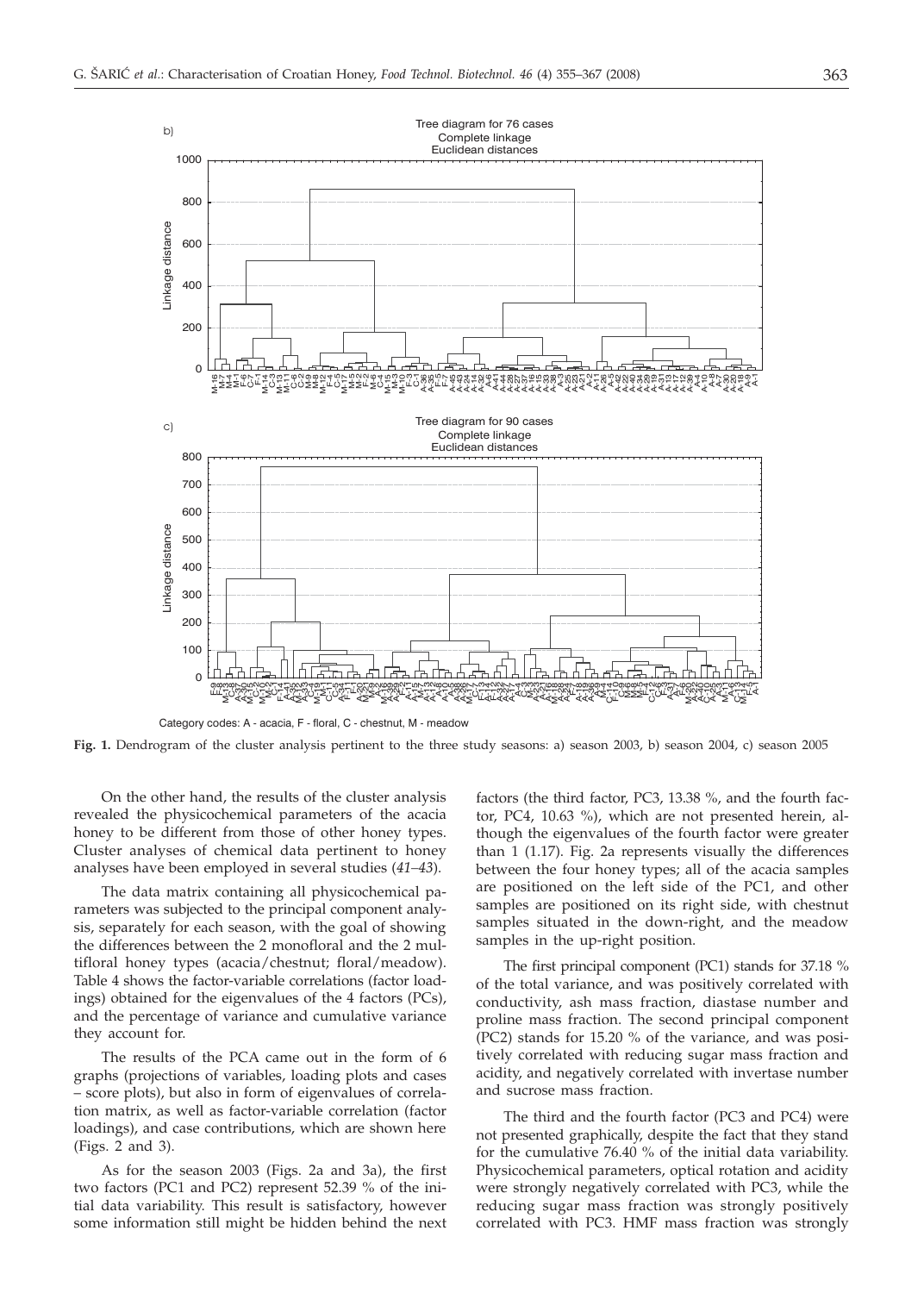|                  |                 |                 |                 |          |                 | Factor          |                 |         |                 |                 |                 |         |  |  |
|------------------|-----------------|-----------------|-----------------|----------|-----------------|-----------------|-----------------|---------|-----------------|-----------------|-----------------|---------|--|--|
| Variable         |                 |                 | Season 2003     |          |                 |                 | Season 2004     |         |                 | Season 2005     |                 |         |  |  |
|                  | PC <sub>1</sub> | PC <sub>2</sub> | PC <sub>3</sub> | PC4      | PC <sub>1</sub> | PC <sub>2</sub> | PC <sub>3</sub> | PC4     | PC <sub>1</sub> | PC <sub>2</sub> | PC <sub>3</sub> | PC4     |  |  |
| Moisture         | 0.60            | $-0.37$         | $-0.20$         | 0.15     | $-0.39$         | 0.55            | 0.39            | 0.28    | 0.42            | $-0.04$         | $-0.71$         | $-0.16$ |  |  |
| Conductivity     | 0.88            | $-0.19$         | 0.23            | $-0.001$ | $-0.83$         | 0.16            | $-0,23$         | $-0.34$ | 0.84            | $-0.13$         | $-0.23$         | $-0.15$ |  |  |
| Reducing sugars  | 0.07            | 0.52            | 0.65            | 0.16     | $-0.30$         | 0.56            | 0.10            | 0.09    | 0.41            | 0.69            | 0.39            | $-0.01$ |  |  |
| Sucrose          | $-0.44$         | $-0.51$         | $-0.07$         | $-0.48$  | 0.36            | 0.09            | 0.16            | 0.53    | $-0.39$         | $-0.79$         | $-0.17$         | 0.06    |  |  |
| Acidity          | 0.66            | 0.46            | $-0.45$         | $-0.22$  | $-0.74$         | $-0.24$         | 0.47            | 0.15    | 0.44            | $-0.13$         | $-0.04$         | 0.54    |  |  |
| Ash              | 0.88            | $-0.18$         | 0.16            | 0.005    | $-0.76$         | 0.17            | $-0.31$         | $-0.40$ | 0.76            | $-0.19$         | $-0.02$         | $-0.30$ |  |  |
| DN               | 0.88            | $-0.13$         | 0.10            | 0.02     | $-0.81$         | $-0.18$         | $-0.02$         | 0.40    | 0.90            | $-0.16$         | 0.18            | 0.01    |  |  |
| IN               | 0.34            | $-0.70$         | 0.14            | 0.25     | $-0.69$         | $-0.07$         | $-0.31$         | 0.37    | 0.83            | $-0.17$         | 0.17            | $-0.21$ |  |  |
| HMF              | $-0.13$         | 0.14            | $-0.16$         | 0.83     | $-0.01$         | $-0.24$         | 0.77            | $-0.41$ | $-0.18$         | $-0.01$         | 0.29            | $-0.62$ |  |  |
| Proline          | 0.81            | 0.43            | $-0.17$         | $-0.22$  | $-0.86$         | $-0.13$         | 0.23            | $-0.08$ | 0.36            | 0.34            | $-0.30$         | 0.50    |  |  |
| Optical rotation | 0.03            | $-0.04$         | $-0.80$         | 0.18     | $-0.16$         | $-0.84$         | $-0.13$         | 0.13    | 0.23            | $-0.46$         | 0.68            | 0.37    |  |  |
| Eigenvalue       | 4.090           | 1.673           | 1.472           | 1.169    | 4.096           | 1.569           | 1.318           | 1.150   | 3.683           | 1.543           | 1.428           | 1.253   |  |  |
| Variance/%       | 37.18           | 15.20           | 13.38           | 10.63    | 37.24           | 14.27           | 11.27           | 10.45   | 33.49           | 14.03           | 12.98           | 11.39   |  |  |
| Cumulative/%     | 37.18           | 52.39           | 65.77           | 76.40    | 37.24           | 51.51           | 63.48           | 73.93   | 33.49           | 47.52           | 60.50           | 71.89   |  |  |

Table 4. Factor-variable correlations (factor loadings), eigenvalues, and percentages of variance and cumulative variance that can be explained by the first 4 PCs

positively correlated with PC4, while sucrose mass fraction exhibited a strong negative correlation with PC4.

In an attempt to determine the parameters characterising certain honey types harvested in the year 2004, another PCA was run. Again, the first two factors (PC1 and PC2) shown in Figs. 2b and 3b represent 51.51 % of the initial data variability. The first principal component (PC1) accounted for 37.24 % of the data variance, and was strongly negatively correlated with the proline mass fraction, conductivity, diastase number, ash mass fraction, acidity and invertase number. Moisture and reducing sugar mass fraction substantially contributed to the second component (PC2), which accounts for 14.27 % of the data variance, while optical rotation exhibited negative correlation with the component in question. All of the acacia samples were situated on the right side of the PC1, and can be linked to the sucrose mass fraction.

Some information about the next two factors (the third factor, PC3, 11.27 %, and the fourth factor, PC4, 10.45 %), which are not presented graphically, but stand for cumulative 73.93 % of the initial data variability, is also worth mentioning. HMF mass fraction, acidity and moisture positively correlated with PC3, while the invertase number and conductivity were negatively correlated with it. Positive correlation with PC4 was revealed for sucrose, diastase and invertase number, while the HMF, ash mass fraction and conductivity were negatively correlated with it. Ash mass fraction and conductivity were used to characterise the chestnut honey.

As for the season 2005 (Figs. 2c and 3c), the first two factors (PC1 and PC2) stand for only 47.52 % of the initial data variability. PC1 stands for 33.49 % of the data variance, and positively correlates with diastase and invertase numbers, ash mass fraction and conductivity. Sucrose and reducing sugar mass fractions offered the most remarkable negative/positive contribution to the second component (PC2), which accounts for 14.03 % of the data variance. Again, all of the acacia samples

were positioned on the left side of PC1, while other types of honey were positioned on its right side, with chestnut samples situated in the up-right, and meadow samples in the down-right position of the coordinate system. Although omitted in graphics, based on their eigenvalues, PC3 and PC4 may be of importance (cumulative 71.89 % of the initial data variability). Optical rotation, reducing sugar and HMF mass fractions were all positively correlated with PC3, while moisture and proline mass fractions were negatively correlated with it. Negative correlation with PC4 was established also for the HMF and ash mass fraction, and the positive one for acidity, proline mass fraction and optical rotation.

According to the factor loading matrix (Table 4), it can also be noted that in all study seasons PC1 was basically in function of conductivity, ash and proline mass fractions, diastase and invertase numbers, while PC2 was in function of reducing sugar and sucrose mass fractions. Figs. 2a–c (three study seasons in separate) show that honey samples are split into four loading clusters, corresponding to specific honey types. All of the acacia honey samples are clearly isolated and form a condensed cluster, while, as regards other honey types, PCA yielded a fairly solid ground for their separation based on physicochemical parameters.

The classical manner of recognising the variables responsible for the formation of four clusters presented in Figs. 2a–c is the inspection of the correlation circle (Figs. 3a–c). Thus, in Figs. 3a–c HMF mass fraction is located near the origin of PC1/PC2, and has no influence on the formation of the clusters presented in Figs. 2a–c. Conductivity, ash mass fraction and diastase number account for the formation of the chestnut cluster. Although acacia honey formed a clearly condensed cluster, this could not be attributed to any of the physicochemical parameters studied.

The average cumulative variance related to the first two factors equals 50.47 %, which is, viewed on the ave-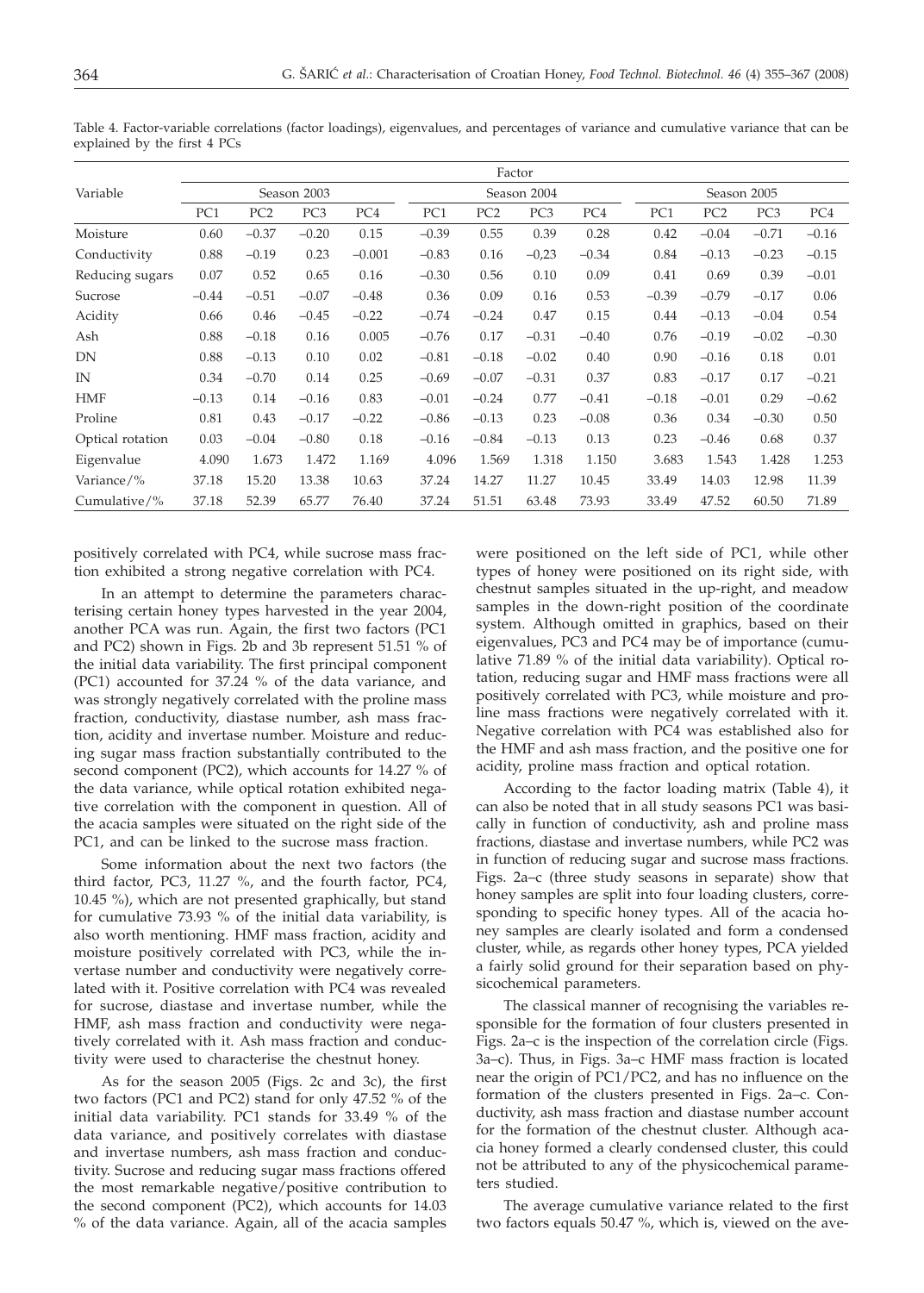



**Fig. 2.** Projections of the cases on the factor plane for the three study seasons: a) season 2003, b) season 2004, c) season 2005

rage, the value that is a little bit lower than those reported in the literature (*44–46*). This shows that two monofloral honey types (acacia and chestnut) can be well-

**Fig. 3.** Projections of the variables on the factor plane for the three study sesons: a) season 2003, b) season 2004, c) season 2005

-distinguished based on their physicochemical properties, while multifloral honey types cannot, although some trends in this regard had been observed.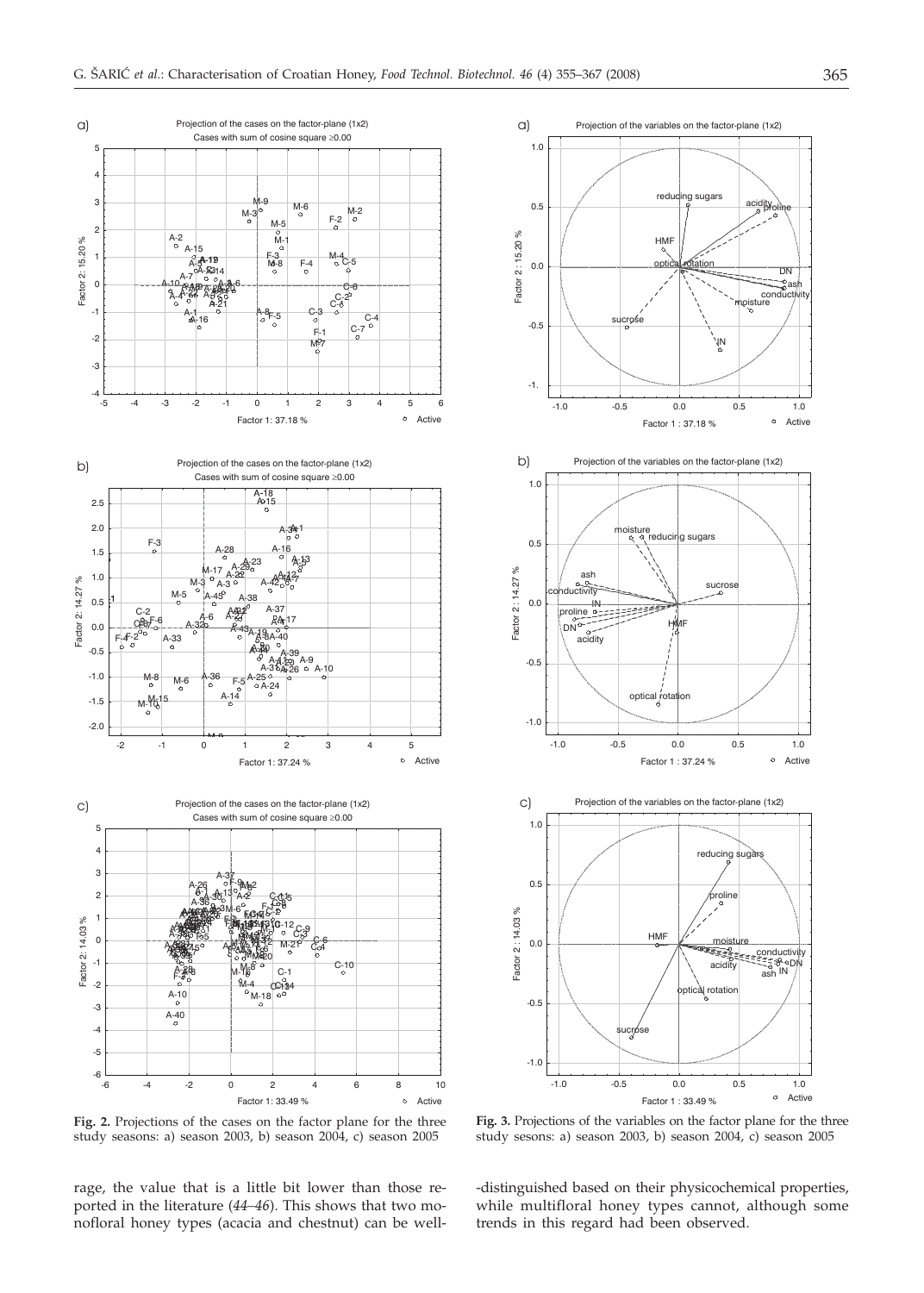# **Conclusions**

This research gives the complete physicochemical profile of honey samples originating from all parts of Croatia. All of the parameters under evaluation are prerequisites and tools utilised for the purpose of characterisation and differentiation of various honeys. Results are comparable, and similar (to a certain extent) to those of other researchers.

Out of the great number of honey samples studied, altogether 4.6 %, harvested during all three study seasons, failed to meet the demands imposed by Croatian regulations (*9*) and the Regulations issued by the International Honey Commission (IHC) (*8*). Ten out of eleven study parameters were taken into consideration with all elaborations, while optical rotation was not taken in because no provisions regarding this parameter have been laid down until now.

Basic and multivariate statistical evaluation confirmed the validity of physicochemical analysis as a tool to be employed with the characterisation and classification of honey samples based on their botanical origin.

#### *Acknowledgements*

This study was supported by the Ministry of Science, Education and Sports of the Republic of Croatia, Project No. 058-0580696-2808.

# **References**

- *1.* Revised Codex Standard for Honey, Codex STAN 12–1981, Rev. 1 (1987), Rev. 2 (2001), Codex Alimentarius Commission (2001).
- 2. D. Kenjerić, M.L. Mandić, Lj. Primorac, D. Bubalo, A. Perl, Flavonoid profile of *Robinia* honeys produced in Croatia, *Food Chem. 102* (2007) 683–690.
- 3. I. Jerković, J. Mastelić, Z. Marijanović, A variety of volatile compounds as markers in unifloral honey from Dalmatian sage (*Salvia officinalis* L.), *Chem. Biodivers. 3* (2006) 1307– 1316.
- 4. A. Krivohlavek, Z. Šmit, M. Baštinac, I. Žuntar, F. Plavšić, The determination of sulfonamides in honey by high performance liquid chromatography-mass spectrometry method (LC/MS), *J. Sep. Sci. 28* (2005) 1434–1439.
- 5. D. Matković, K. Marković, M. Hruškar, N. Vahčić, Quality of Croatian honey, *Proceedings of the 2nd Central European Meeting and 5th Croatian Congress of Food Technologists, Biotechnologists and Nutritionists*, Opatija, Croatia (2004) pp. 265–269.
- 6. J. Lachman, D. Kolihová, D. Miholová, J. Košata, D. Titěra, K. Kult, Analysis of minority honey components: Possible use for the evaluation of honey quality, *Food Chem. 101* (2007) 973–979.
- *7.* Official Methods of Analysis of AOAC International, AOAC International, Arlington, USA (1995) Subchapter 44.4.
- *8.* Harmonised Methods of the International Honey Commission (IHC), International Honey Commission (2002).
- *9.* Croatian regulations on quality of honey and other bee products, *Official Gazette NN 20/02*, Zagreb, Croatia (2000).
- *10.* Statistica 7.0 Single User Version, StatSoft Inc., Tulsa, OK, USA (2005).
- *11.* S. Popek, A procedure to identify a honey type, *Food Chem*. *79* (2002) 401–406.
- *12.* T. Golob, A. Plestenjak, Quality of Slovene honey, *Food Technol. Biotechnol. 37* (1999) 195–201.
- *13.* M.L. Sanz, M. González, C. de Lorenzo, J. Sanz, I. Martínez-Castro, Carbohydrate composition and physicochemical properties of artisanal honeys from Madrid (Spain): Occurrence of *Echium* sp. honey, *J. Sci. Food Agric. 84* (2004) 1577–1584.
- *14.* N.H. Malacalza, M.A. Caccavari, G. Fagúndez, C.E. Lupano, Unifloral honeys of the province of Buenos Aires, Argentine, *J. Sci. Food Agric. 85* (2005) 1389–1396.
- *15.* G.O. de Rodríguez, B.S. de Ferrer, A. Ferrer, B. Rodríguez, Characterization of honey produced in Venezuela, *Food Chem. 84* (2004) 499–502.
- *16.* U. Merin, S. Bernstein, I. Rosenthal, A parameter for quality of honey, *Food Chem*. *63* (1998) 241–242.
- *17.* L.C. Azeredo, M.A.A. Azeredo, S.R. de Souza, V.M.L. Dutra, Protein contents and physicochemical properties in honey samples of *Apis mellifera* of different floral origins, *Food Chem. 80* (2003) 249–254.
- *18.* M. Esti, G. Panfili, E. Marconi, M.C. Trivisonno, Valorization of the honeys from the Molise region through physico-chemical, organoleptic and nutritional assessment, *Food Chem. 58* (1997) 125–128.
- *19.* E. Anklam, A review of the analytical methods to determine the geographical and botanical origin of honey, *Food Chem. 63* (1998) 549–562.
- *20.* S. Karabournioti, P. Zervalaki, The effect of heating on honey HMF and invertase, *Apiacta, 36* (2001) 177–181.
- *21.* J. Serra Bonvehí, M. Soliva Torrentó, J. Muntané Raich, Invertase activity in fresh and processed honeys, *J. Sci. Food Agric. 80* (2000) 507–512.
- *22.* L.S.M. Costa, M.L.S. Albuquerque, L.C. Trugo, L.M.C. Quinteiro, O.M. Barth, M. Ribeiro, C.A.B. De Maria, Determination of non-volatile compounds of different botanical origin Brazilian honeys, *Food Chem. 65* (1999) 347–352.
- *23.* F. Marini, A.L. Magrì, F. Balestrieri, F. Fabretti, D. Marini, Supervised pattern recognition applied to the discrimination of the floral origin of six types of Italian honey samples, *Anal. Chim. Acta, 515* (2004) 117–125.
- *24.* S. Bogdanov, P. Martin, C. Lullmann, Harmonized methods of the European Honey Commission, *Apidologie* (Extra issue) (1997) 1–59.
- *25.* R. Krell, Value-added products from beekeeping, *FAO Agricultural Services Bulletin No. 124* (1996).
- *26.* S. Serrano, M. Villarejo, R. Espejo, M. Jodral, Chemical and physical parameters of Andalusian honey: Classification of *Citrus* and *Eucalyptus* honeys by discriminant analysis, *Food Chem. 87* (2004) 619–625.
- *27.* L. Persano Oddo, L. Piana, S. Bogdanov, A. Bentabol, P. Gotsiou, J. Kerkvliet, P. Martin, M. Morlot, A. Ortiz Valbuena, K. Ruoff, K. von der Ohe, Botanical species giving unifloral honey in Europe, *Apidologie*, *35* (2004) 82–93.
- *28.* A.S. Al-Khalifa, I.A. Al-Arify, Physicochemical characteristics and pollen spectrum of some Saudi honeys, *Food Chem. 67* (1999) 21–25.
- *29.* J.D. Kerkvliet, Screening method for the determination of peroxide accumulation in honey and relation with HMF content, *J. Apicult. Res. 35* (1996) 110–117.
- 30. L. Vorlová, O. Čelechovská, Activity of enzymes and trace element content in bee honey, *Acta Vet. Brno, 71* (2002) 375–378.
- *31.* J.W. White Jr., The role of HMF and diastase assays in honey quality evaluation, *Bee World, 75* (1994) 104–117.
- *32.* E.S.M. Abdel-Aal, H.M. Ziena, M.M. Youssef, Adulteration of honey with high-fructose corn syrup: Detection by different methods, *Food Chem. 48* (1993) 209–212.
- *33.* M.L. Sanz, D.M. del Castillo, N. Corzo, A. Olano, 2-Furoylmethyl amino acids and hydroxymethylfurfural as indica-